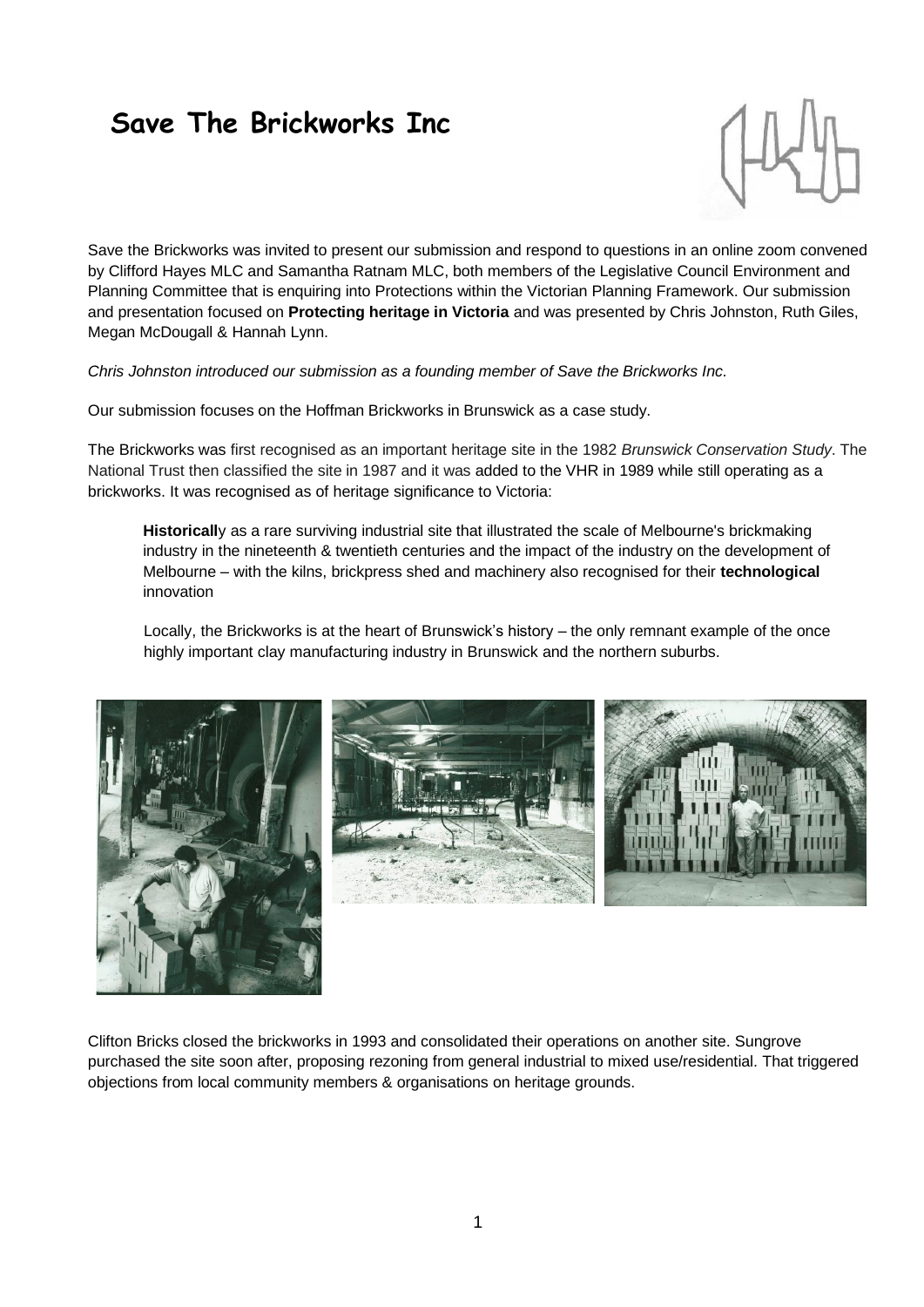

The three kilns & brickpress shed (2000) By 2002, townhouses were being built

By 1998 agreement was reached between Council, Sungrove, community, Heritage Victoria: a development plan was adopted into the local planning scheme (Amendment L52, Moreland Planning Scheme), a Conservation Management Plan was prepared by reputable heritage specialists, an initial set of design plans prepared, and a funding package provided by Council for conservation of one of the two kilns. Together with a Heritage Victoria permit, these formed an agreed development vision for the brickworks that responded to the documented heritage values**. It was a solid foundation.**

The **agreed vision** included:

- 190 dwellings on part of the site to enable reinvestment to conserve the 'heritage core'.
- Building 5 the brickpress building to be retained in its entirety and used primarily for the interpretation of the Hoffman Brickworks site – while allowing for other compatible uses.
- One kiln the oldest was allowed to be demolished as were several other buildings defined as of minimal heritage significance
- The other two kilns were proposed for adaptive reuse for commercial, community, art uses uses designed to minimise impacts on heritage values



The pottery buildings were allowed to be adaptively used for residential.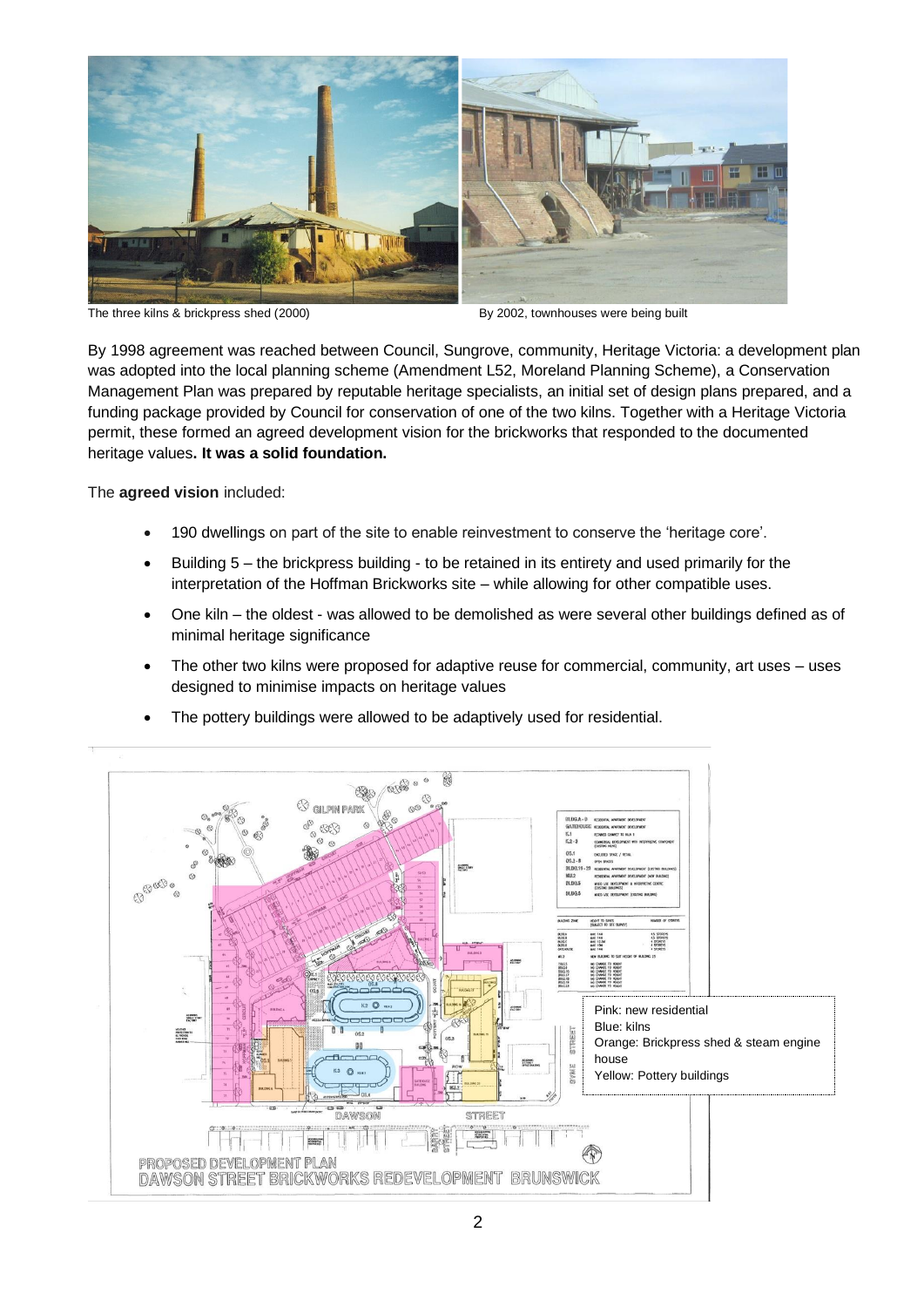#### *Ruth Giles, a resident on the site and member of Save the Brickworks since 2008 spoke next.*

Ruth pointed out that 25 years on:

- the kilns are inaccessible to the public, turned into apartments
- the brick pressing shed has just been demolished
- a few signs are the only interpretation on site, and they are poor quality, deteriorating.



Rather than a vibrant Abbotsford-convent like space - bringing the heritage buildings to life with uses that bring people into the space, into contact with the heritage and together - local residents have watched the deterioration and eventual demolition of heritage buildings.

The heritage requirements either lapsed when permits expired or were claimed to be unfeasible - especially as buildings deteriorated. This included the adaptive re-use of the kilns and using the brick press building primarily for interpretation.

Theoretically some heritage requirements were to have been transferred to residents in the form of caveats, however this did not happen. To be viable, ongoing heritage requirements need funding and oversight. The consultants had proposed the developer establish a heritage maintenance fund. This didn't happen and an owners corporation is unlikely to be best placed to maintain and refresh conservation and interpretation over time.

Most of what made the site significant and could connect the local and wider community to our history, has been lost.

*Megan McDougall then focused on four key topics that need to be addressed in heritage protection. Megan has worked as a heritage professional for over 30 years, mainly in state and local government. Now semi-retired, she has a special interest in industrial heritage and am co-convenor of the ICOMOS National Scientific Committee on Industrial Heritage.* 

## **Permit conditions**

Implementation of permit conditions on a Heritage Victoria or planning permits should not be optional. They are put in place to allow changes as part of adaptive re-use, while ensuring protection of heritage values.

In this case, the developers have probably got the message over many years that conditions are optional and/or changeable. Requirements on the owner have not been able to be enforced once permits have expired.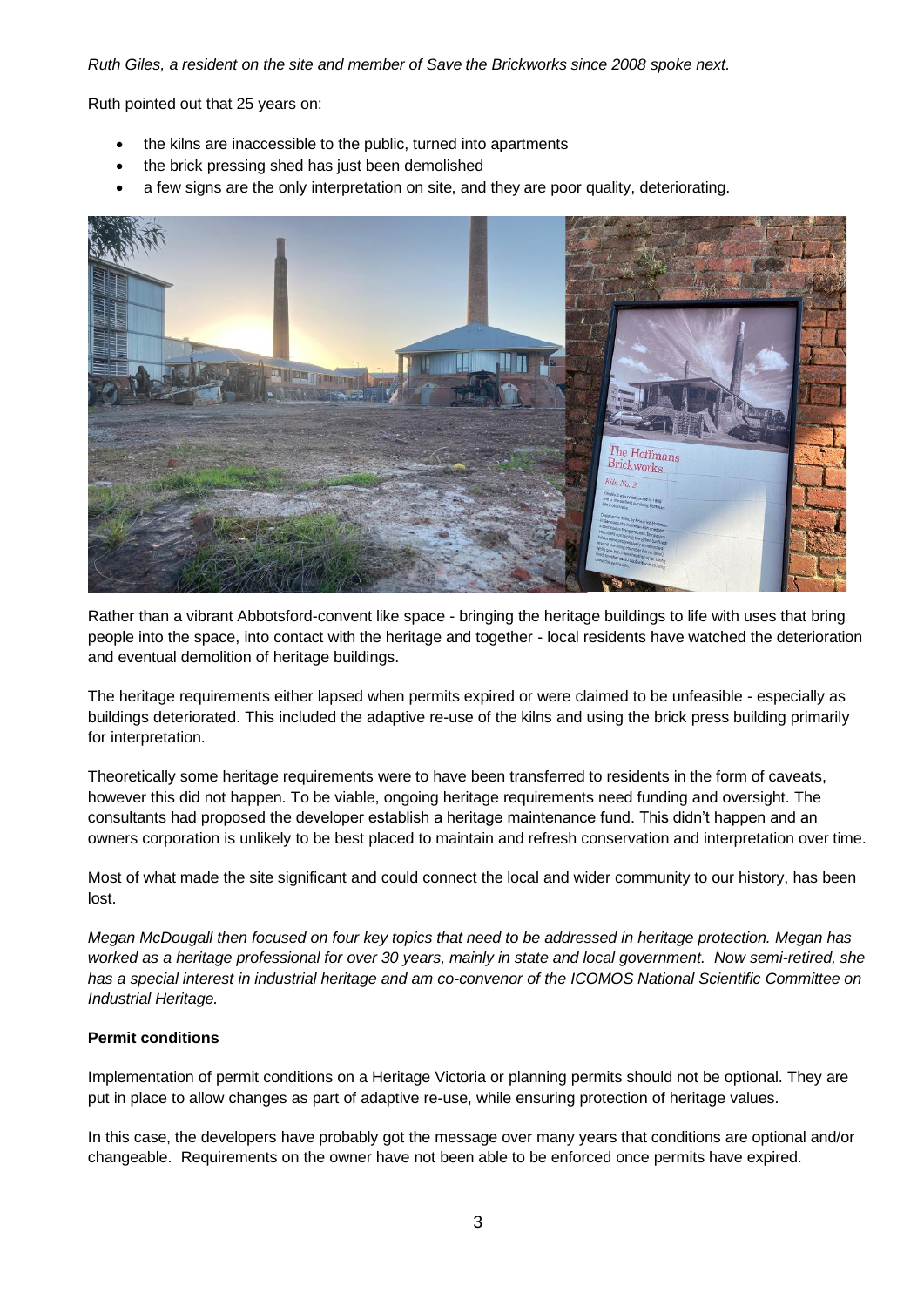Key conditions on the major permits allowing development of the site, such as requiring the Brick Pressing Shed to be retained and used as a interpretation centre were allowed to lapse. Other key conditions designed to preserve the 2 remaining kilns were amended in subsequent permits to allow conversion to apartments.

Subdivision permits that were granted also created problems by protecting economic benefits gained by the developer in the original development. The original intention was that the major re-development of other parts of the site would fund the heritage outcomes. This has not eventuated due to approved subdivisions leaving large parcels in separate ownership.

Requirements to comply with conditions should continue beyond the life of the permit, so that they remain enforceable. This may require legislative change.

An agreed master plan for major development at heritage sites (agreed by local and state government) should be required, enshrined by gazettal or other means, and be the basis for assessment of future permit applications.



## **Neglect**

Importance of following up on maintenance and security of the site. HV didn't or wasn't able to enforce maintenance. Redefining neglect in relation to its impact on the heritage fabric and heritage values/significance, not in relation to the intention of the owner.

We all know buildings need regular maintenance, and if they are used and occupied, this usually ensures their long-term survival. If Building 5 had been adapted for interpretation and other compatible uses (offices, studios, gallery etc), in 2002 as proposed by the owner, as agreed by Heritage Victoria, and as expected by STB Inc and the community, it would no doubt have been maintained.

While a building is awaiting adaptation to an agreed new use, it should be maintained and secured. This is a basic requirement.

Lack of adequate securing of Building 5 over many years resulted in a fire that damaged the roof. The hole in the roof was not repaired or covered, which then allowed water ingress, and the subsequent rapid deterioration of timber structural elements.

The provisions of the Heritage Act allow for action to be taken when a building falls into disrepair to the extent that its existence is threatened. Action could have and should have been taken when it became obvious that this was the case with Building 5.